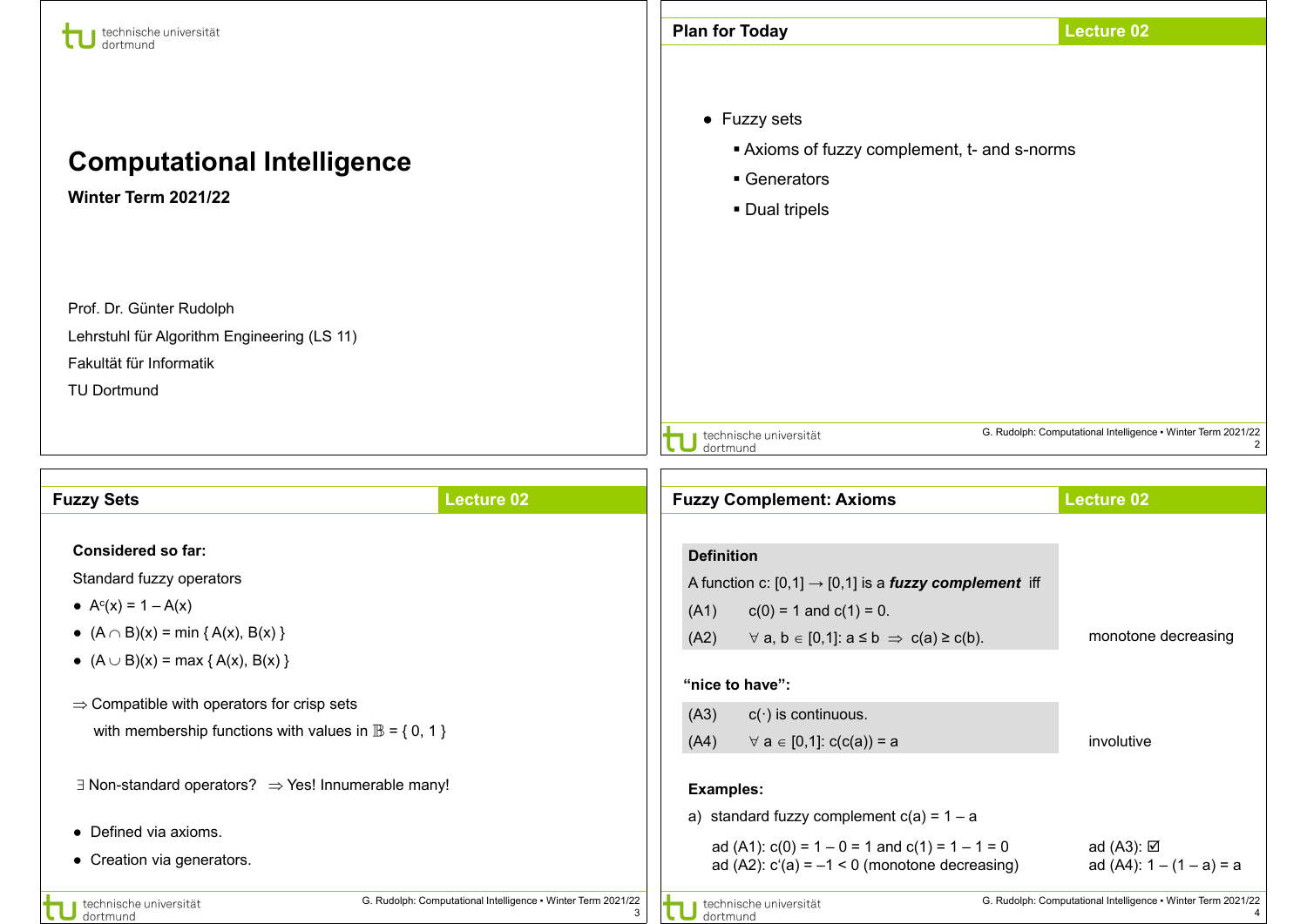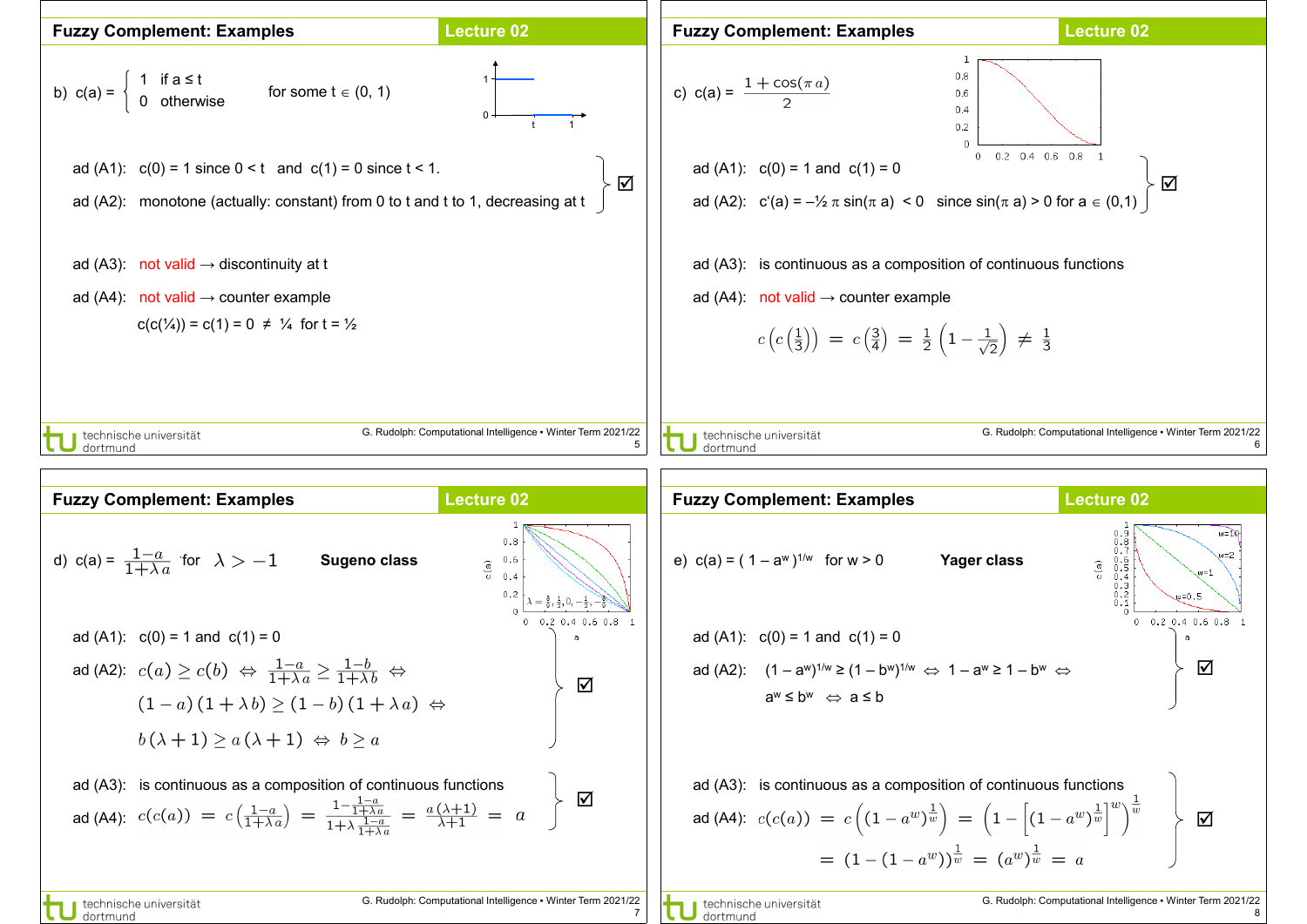

| <b>Fuzzy Complement: 1st Characterization</b>                                                                                                                                                                                                                                                                                                                                                                                                                                                                                                                                                                                               | <b>Lecture 02</b>                                                                                                                                                          | <b>Fuzzy Complement: 1st Characterization</b><br><b>Lecture 02</b>                                                                                                                                                                                                                                                                                                                                                                                                                                                                                                                                         |
|---------------------------------------------------------------------------------------------------------------------------------------------------------------------------------------------------------------------------------------------------------------------------------------------------------------------------------------------------------------------------------------------------------------------------------------------------------------------------------------------------------------------------------------------------------------------------------------------------------------------------------------------|----------------------------------------------------------------------------------------------------------------------------------------------------------------------------|------------------------------------------------------------------------------------------------------------------------------------------------------------------------------------------------------------------------------------------------------------------------------------------------------------------------------------------------------------------------------------------------------------------------------------------------------------------------------------------------------------------------------------------------------------------------------------------------------------|
| <b>Theorem</b><br>c: $[0,1] \rightarrow [0,1]$ is involutive fuzzy complement iff<br>$\exists$ continuous function g: [0,1] $\rightarrow \mathbb{R}$ with<br>• $g(0) = 0$<br>• strictly monotone increasing<br>• $\forall$ a $\in$ [0,1]: c(a) = g <sup>(-1)</sup> (g(1) – g(a)).<br>$\blacksquare$<br><b>Examples</b><br>$\Rightarrow$ g <sup>(-1)</sup> (x) = x $\Rightarrow$ c(a) = 1 – a<br>a) $g(x) = x$<br>b) $g(x) = x^w$ $\Rightarrow$ $g^{(-1)}(x) = x^{1/w}$ $\Rightarrow$ $c(a) = (1 - a^w)^{1/w}$<br>c) $g(x) = log(x+1) \Rightarrow g^{(-1)}(x) = e^x - 1 \Rightarrow c(a) = exp(log(2) - log(a+1)) - 1$<br>$=\frac{1-a}{1+a}$ | defines an<br>increasing generator<br>$g^{(-1)}(x)$ pseudo-inverse<br>$= g^{-1}$ ( min{ g(1), x })<br>(Standard)<br>(Yager class, w > 0)<br>(Sugeno class. $\lambda = 1$ ) | <b>Examples</b><br>d) $g(a) = \frac{1}{\lambda} \log_e(1 + \lambda a)$ for $\lambda > -1$<br>• $q(0) = \log_e(1) = 0$<br>• strictly monotone increasing since $g'(a) = \frac{1}{1+\lambda a} > 0$ for $a \in [0,1]$<br>• inverse function on [0,1] is $g^{-1}(a) = \frac{\exp(\lambda a) - 1}{\lambda}$ , thus<br>$c(a) = g^{-1}\left(\frac{\log(1+\lambda)}{\lambda} - \frac{\log(1+\lambda a)}{\lambda}\right)$<br>$= \frac{\exp(\log(1+\lambda)-\log(1+\lambda a))-1}{\lambda}$<br>$= \frac{1}{\lambda} \left( \frac{1+\lambda}{1+\lambda a} - 1 \right) = \frac{1-a}{1+\lambda a}$ (Sugeno Complement) |
| technische universität<br>dortmund                                                                                                                                                                                                                                                                                                                                                                                                                                                                                                                                                                                                          | G. Rudolph: Computational Intelligence . Winter Term 2021/22<br>11                                                                                                         | G. Rudolph: Computational Intelligence • Winter Term 2021/22<br>technische universität<br>dortmund                                                                                                                                                                                                                                                                                                                                                                                                                                                                                                         |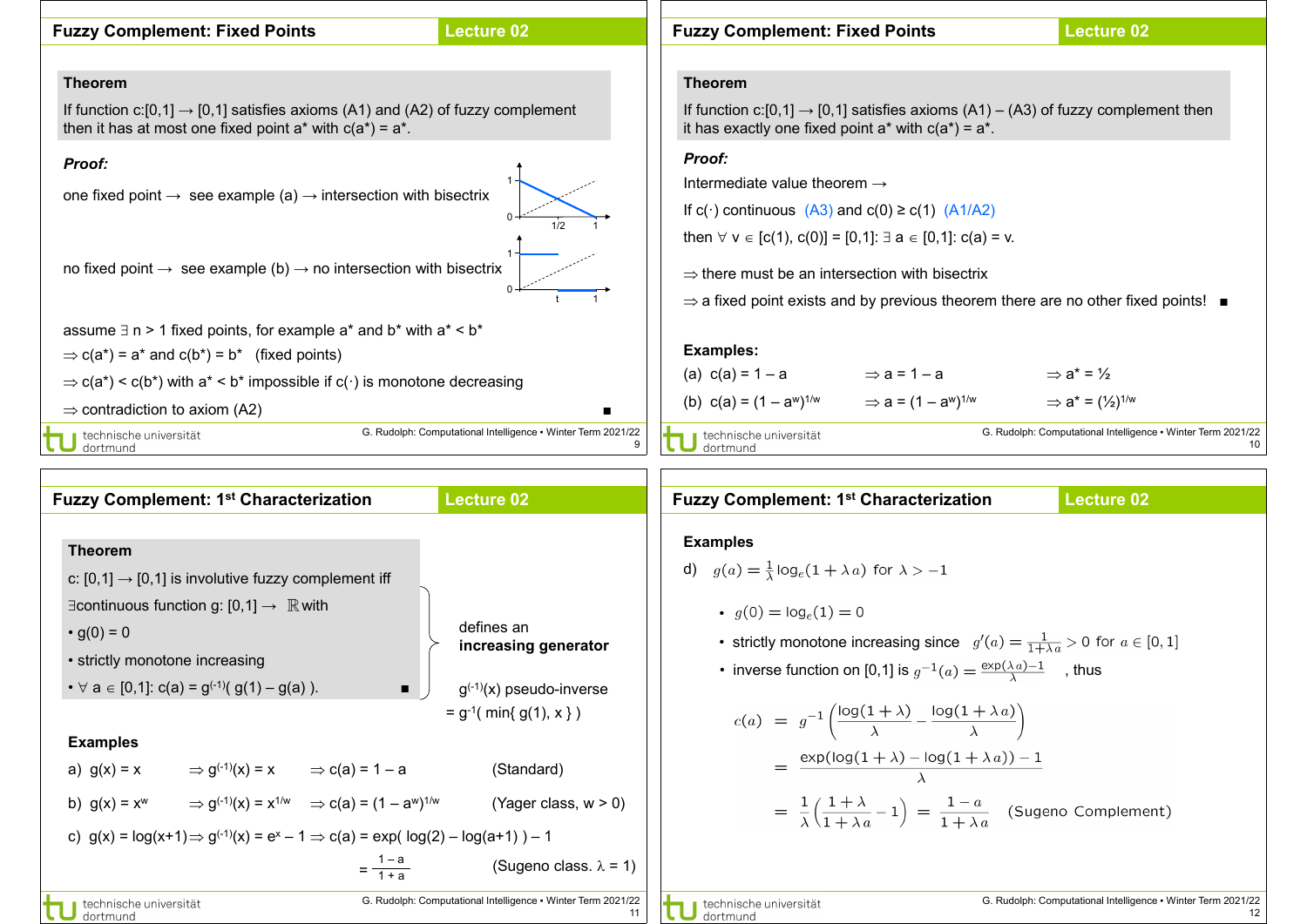| Fuzzy Complement: 2 <sup>nd</sup> Characterization                                                   | <b>Lecture 02</b>                                                  | <b>Fuzzy Intersection: t-norm</b>                                                                                              | <b>Lecture 02</b>                                            |
|------------------------------------------------------------------------------------------------------|--------------------------------------------------------------------|--------------------------------------------------------------------------------------------------------------------------------|--------------------------------------------------------------|
|                                                                                                      |                                                                    |                                                                                                                                |                                                              |
| <b>Theorem</b>                                                                                       |                                                                    | <b>Definition</b>                                                                                                              |                                                              |
| c: $[0,1] \rightarrow [0,1]$ is involutive fuzzy complement iff                                      |                                                                    | A function t:[0,1] x [0,1] $\rightarrow$ [0,1] is a <i>fuzzy intersection</i> or <i>t-norm</i> iff $\forall$ a,b,d $\in$ [0,1] |                                                              |
| $\exists$ continuous function f: [0,1] $\rightarrow \mathbb{R}$ with                                 |                                                                    | $(A1)$ t(a, 1) = a                                                                                                             | (boundary condition)                                         |
| • $f(1) = 0$                                                                                         | defines a                                                          | $(A2)$ b $\leq d \Rightarrow t(a, b) \leq t(a, d)$                                                                             | (monotonicity)                                               |
| • strictly monotone decreasing                                                                       | decreasing generator                                               | $(A3)$ $t(a,b) = t(b, a)$                                                                                                      | (commutative)                                                |
| • $\forall$ a $\in$ [0,1]: c(a) = f <sup>(-1)</sup> ( f(0) – f(a) ).<br>$\blacksquare$ .             | $f^{(-1)}(x)$ pseudo-inverse                                       | $(A4)$ t(a, t(b, d)) = t(t(a, b), d)                                                                                           | (associative)                                                |
|                                                                                                      | $= f^{-1}( min{f(0), x})$                                          |                                                                                                                                |                                                              |
| <b>Examples</b>                                                                                      |                                                                    | "nice to have"                                                                                                                 |                                                              |
| a) $f(x) = k - k \cdot x \quad (k \ge 1)$ $f^{(-1)}(x) = 1 - x/k$                                    | $c(a) = 1 - \frac{k - (k - ka)}{k} = 1 - a$                        | $(A5)$ t(a, b) is continuous                                                                                                   | (continuity)                                                 |
|                                                                                                      |                                                                    | $( A6)$ t(a, a) < a for $0 < a < 1$                                                                                            | (subidempotent)                                              |
| $f^{(-1)}(x) = (1 - x)^{1/w}$ $c(a) = f^{(1)}(a^w) = (1 - a^w)^{1/w}$ (Yager)<br>b) $f(x) = 1 - x^w$ |                                                                    | (A7) $a_1 < a_2$ and $b_1 \le b_2 \implies t(a_1, b_1) < t(a_2, b_2)$                                                          | (strict monotonicity)                                        |
|                                                                                                      |                                                                    | <b>Note:</b> the only idempotent t-norm is the standard fuzzy intersection                                                     |                                                              |
| technische universität<br>dortmund                                                                   | G. Rudolph: Computational Intelligence . Winter Term 2021/22<br>13 | technische universität<br>dortmund                                                                                             | G. Rudolph: Computational Intelligence • Winter Term 2021/22 |

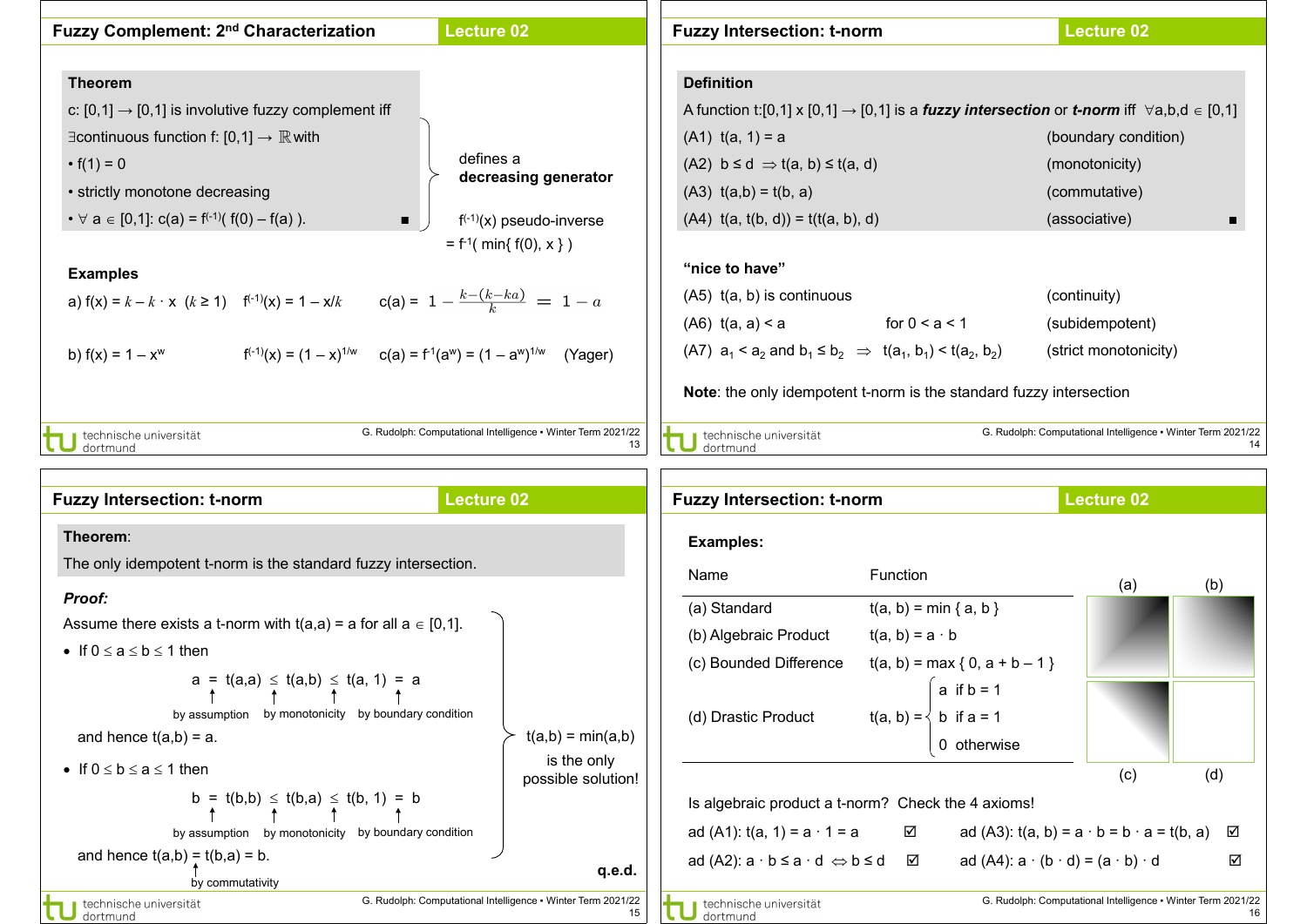| <b>Fuzzy Intersection: Characterization</b>                                                                                       | <b>Lecture 02</b>                                                  | <b>Fuzzy Union: s-norm</b>                                                                                              | <b>Lecture 02</b>                                                  |
|-----------------------------------------------------------------------------------------------------------------------------------|--------------------------------------------------------------------|-------------------------------------------------------------------------------------------------------------------------|--------------------------------------------------------------------|
|                                                                                                                                   |                                                                    |                                                                                                                         |                                                                    |
| <b>Theorem</b>                                                                                                                    |                                                                    | <b>Definition</b>                                                                                                       |                                                                    |
| Function t: $[0,1] \times [0,1] \to [0,1]$ is a t-norm,                                                                           |                                                                    | A function s:[0,1] x [0,1] $\rightarrow$ [0,1] is a <i>fuzzy union</i> or <i>s-norm</i> iff $\forall$ a,b,d $\in$ [0,1] |                                                                    |
| ∃decreasing generator f:[0,1] $\rightarrow \mathbb{R}$ with t(a, b) = f <sup>-1</sup> (min{ f(0), f(a) + f(b) }).                 | $\blacksquare$                                                     | $(A1)$ s(a, 0) = a                                                                                                      | (boundary condition)                                               |
|                                                                                                                                   |                                                                    | $(A2)$ b $\leq d \Rightarrow s(a, b) \leq s(a, d)$                                                                      | (monotonicity)                                                     |
| Example:                                                                                                                          |                                                                    | $(A3)$ s(a, b) = s(b, a)                                                                                                | (commutative)                                                      |
| $f(x) = 1/x - 1$ is decreasing generator since                                                                                    |                                                                    | $(A4)$ s(a, s(b, d)) = s(s(a, b), d)                                                                                    | (associative)                                                      |
| $\cdot$ f(x) is continuous                                                                                                        | ☑                                                                  |                                                                                                                         |                                                                    |
| • $f(1) = 1/1 - 1 = 0$                                                                                                            | ☑                                                                  | "nice to have"                                                                                                          |                                                                    |
| • $f'(x) = -1/x^2 < 0$ (monotone decreasing)                                                                                      | ☑                                                                  | $(A5)$ s(a, b) is continuous                                                                                            | (continuity)                                                       |
| inverse function is $f'(x) = \frac{1}{x+1}$ ; $f(0) = \infty \implies \min\{f(0), f(a) + f(b)\} = f(a) + f(b)$                    |                                                                    | $(AG)$ s(a, a) > a for $0 < a < 1$                                                                                      | (superidempotent)                                                  |
|                                                                                                                                   |                                                                    | (A7) $a_1 < a_2$ and $b_1 \le b_2 \implies s(a_1, b_1) < s(a_2, b_2)$                                                   | (strict monotonicity)                                              |
| $\Rightarrow$ t(a, b) = $f^{-1}(\frac{1}{a} + \frac{1}{b} - 2) = \frac{1}{\frac{1}{a} + \frac{1}{b} - 1} = \frac{ab}{a + b - ab}$ |                                                                    | Note: the only idempotent s-norm is the standard fuzzy union                                                            |                                                                    |
| technische universität<br>dortmund                                                                                                | G. Rudolph: Computational Intelligence . Winter Term 2021/22<br>17 | technische universität<br>dortmund                                                                                      | G. Rudolph: Computational Intelligence • Winter Term 2021/22<br>18 |
|                                                                                                                                   |                                                                    |                                                                                                                         |                                                                    |

| <b>Fuzzy Union: s-norm</b>                                 |                                                                                                                            | <b>Lecture 02</b>                                            |                   | <b>Fuzzy Union: Characterization</b>                                                                                                                                          |   | <b>Lecture 02</b>                                            |
|------------------------------------------------------------|----------------------------------------------------------------------------------------------------------------------------|--------------------------------------------------------------|-------------------|-------------------------------------------------------------------------------------------------------------------------------------------------------------------------------|---|--------------------------------------------------------------|
| <b>Examples:</b>                                           |                                                                                                                            |                                                              |                   | <b>Theorem</b>                                                                                                                                                                |   |                                                              |
| Name                                                       | <b>Function</b>                                                                                                            | (a)                                                          | (b)               | Function s: [0,1] x [0,1] $\rightarrow$ [0,1] is a s-norm $\Leftrightarrow$                                                                                                   |   |                                                              |
| Standard                                                   | $s(a, b) = max {a, b}$                                                                                                     |                                                              |                   | ∃ increasing generator g:[0,1] $\rightarrow \mathbb{R}$ with s(a, b) = g <sup>-1</sup> (min{ g(1), g(a) + g(b) }). ■                                                          |   |                                                              |
| Algebraic Sum                                              | $s(a, b) = a + b - a \cdot b$                                                                                              |                                                              |                   | Example:                                                                                                                                                                      |   |                                                              |
| <b>Bounded Sum</b>                                         | $s(a, b) = min \{ 1, a + b \}$                                                                                             |                                                              |                   | $g(x) = -\log(1 - x)$ is increasing generator since                                                                                                                           |   |                                                              |
|                                                            | a if $b = 0$                                                                                                               |                                                              |                   | $\cdot$ g(x) is continuous                                                                                                                                                    | ☑ |                                                              |
| <b>Drastic Union</b>                                       | $s(a, b) \leq b$ if $a = 0$                                                                                                |                                                              |                   | • $g(0) = -\log(1 - 0) = 0$                                                                                                                                                   | ☑ |                                                              |
|                                                            | 1 otherwise                                                                                                                |                                                              |                   | • $g'(x) = 1/(1 - x) > 0$ (monotone increasing) $\boxtimes$                                                                                                                   |   |                                                              |
|                                                            | Is algebraic sum a t-norm? Check the 4 axioms!                                                                             | (c)                                                          | (d)               | inverse function is $g^{-1}(x) = 1 - \exp(-x)$ ; $g(1) = \infty \implies \min\{g(1), g(a) + g(b)\} = g(a) + g(b)$<br>$\Rightarrow$ s(a, b) = $g^{-1}(-\log(1-a) - \log(1-b))$ |   |                                                              |
| ad (A1): $s(a, 0) = a + 0 - a \cdot 0 = a \ \ \n\boxtimes$ |                                                                                                                            |                                                              | ad (A3): <b>Ø</b> | $= 1 - \exp(\log(1 - a) + \log(1 - b))$                                                                                                                                       |   |                                                              |
|                                                            | ad (A2): $a + b - a \cdot b \le a + d - a \cdot d \Leftrightarrow b (1 - a) \le d (1 - a) \Leftrightarrow b \le d \square$ |                                                              | ad (A4): <b>Ø</b> | $= 1 - (1 - a)(1 - b) = a + b - ab$ (algebraic sum)                                                                                                                           |   |                                                              |
| technische universität<br>dortmund                         |                                                                                                                            | G. Rudolph: Computational Intelligence . Winter Term 2021/22 | 19                | technische universität<br>dortmund                                                                                                                                            |   | G. Rudolph: Computational Intelligence • Winter Term 2021/22 |